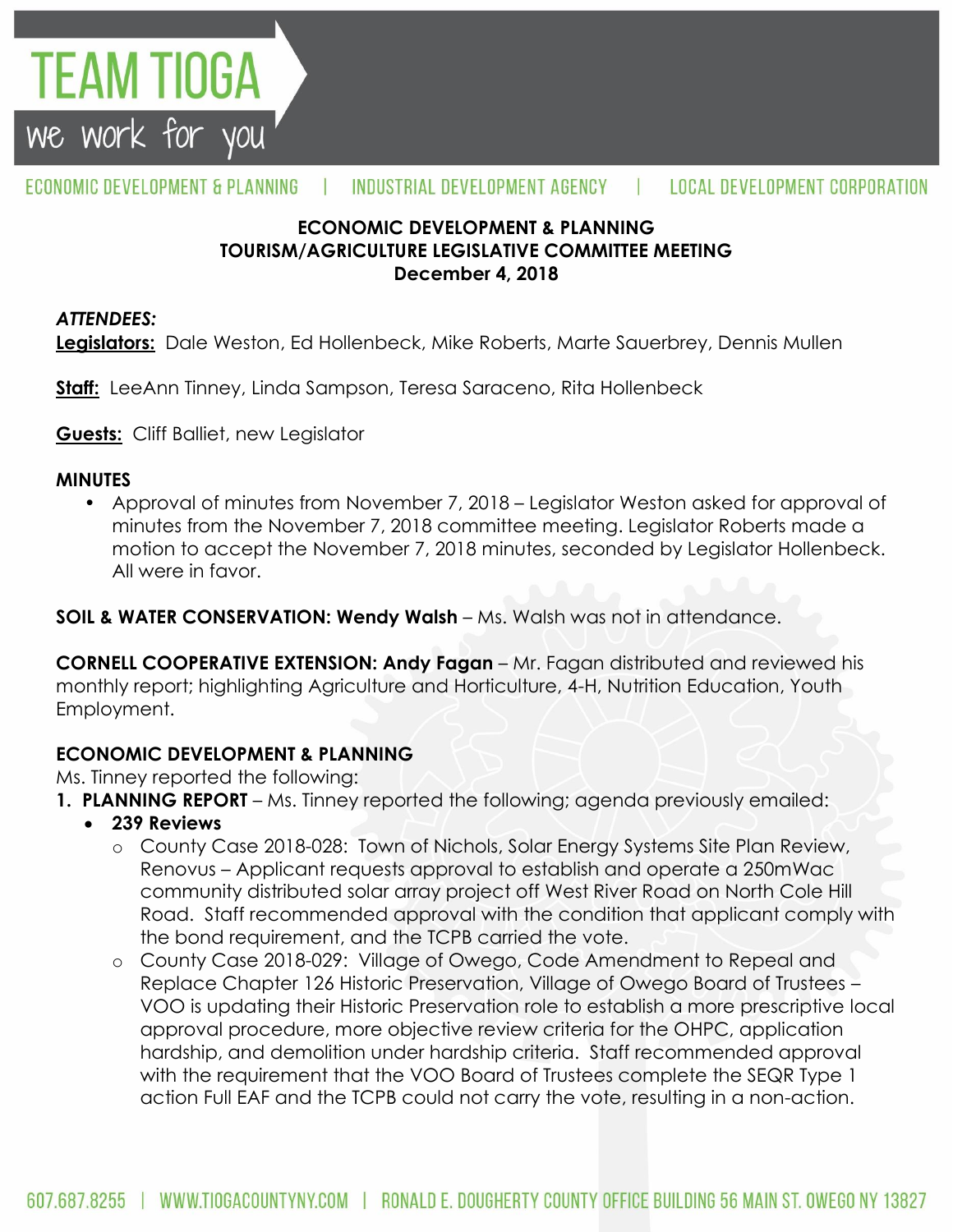- **Municipal Projects/Plans**:
	- o Village of Waverly Will begin work on the Comprehensive Plan at their December Planning Board meeting.
	- o Village of Owego Assisting with the \$10M DRI up-front grant planning process, specifically the Arts District project.
	- o Town of Richford Richford Historical Society was awarded the Technical Assistance Grant from the Preservation League of NYS to fund an updated historic building condition report on the Richford Graded School.
	- o Village of Spencer Applied to Mildred Faulkner Truman Foundation for restoration of the historic baseball grandstand for \$80,000. MFT awards will be made in January 2019.

## **Other Activities**

- o Hazard Mitigation Plan Update –Draft Plan update files are posted (11/30) to the Emergency Services Department page of the county's website along with a solicitation for public comment.
- o Tourism Strategic Plan Held final two meetings with the Strategic Plan Committee and consultant. Draft Plan will be ready for review in early December.
- o ST8 Industry Summit Participated in this all day summit along with 230 other attendees, to shape the future of industrial and business assistance in the 8-county region.
- o Hosted a NYS DOS training session with multiple topics at which 25 municipal officials attended.

**Resolutions** – The following resolutions were presented and approved:

L20 – Renew TCSWCD Hazard Mitigation Coordinator Contract for 2019

- **2. ECONOMIC DEVELOPMENT REPORT** Ms. Tinney reported the following; agenda previously emailed:
	- **Outreach**
		- o Senator Akshar Met to discuss general topics about Tioga County.
		- o Leadership Tioga This program is complete. Ms. Tinney will not be involved in this program next year.
		- o Town of Owego Several people, including Ms. Tinney, and agencies around town were interviewed for a promotional video that will be coming out shortly.
		- o Larson Design Group Attended and spoke at the annual award/dinner regarding Larson Design Group's participation on bringing together the Crown Project.
		- o Christine Curtis Started employment with the IDA, filling Bryant Myers position, on November 26th.
		- o NYS Housing & Community Renewal Met regarding a program they are coming out with for use on several potential housing projects in the County.
		- o Institute for Advancement
			- $\triangleright$  Final class was on November 7<sup>th</sup>.
			- $\triangleright$  Commencement is Wednesday, December 5<sup>th</sup>.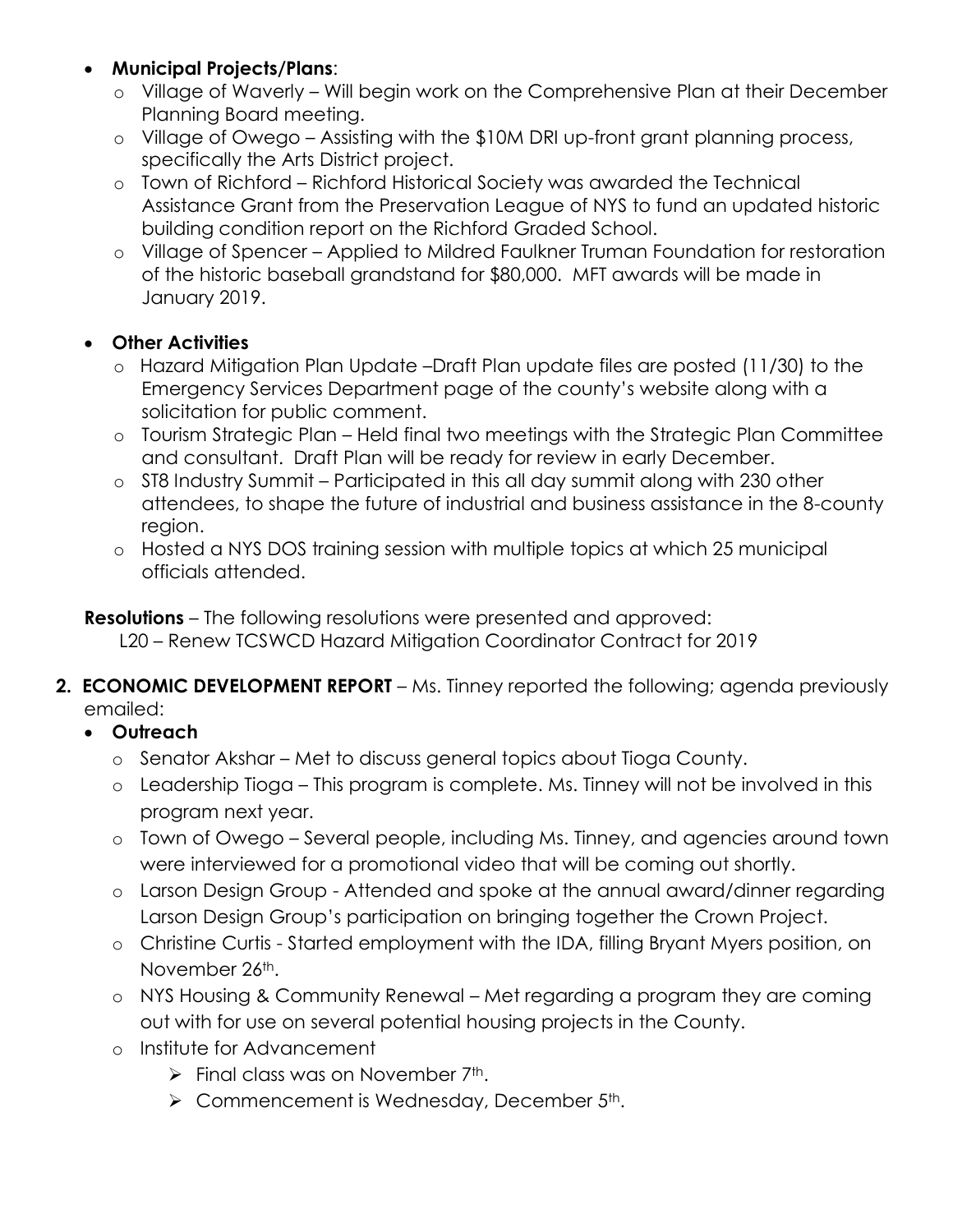## **Project Updates**

- o Gateway
	- **EXECONTERGOUT CONTINUM** Continue working on the public restroom maintenance issues.
	- $\triangleright$  Tourism move was completed on December 1st; they are now connected to the County system.
- o Parkview Applied for a February extension for this project.
- o Owego Gardens 2 Progress has been made on this project; a funding request is being made through HCR and has a deadline coming up soon.
- o Owego Gardens 1 The IDA is addressing some of the erosion that has happened due to drainage issues, as well as Home Leasing is changing the path of the drainage to assist in these issues.
- o Upstate Shredding URI award of \$970,000.00; attended and spoke at the public hearing in favor of the project.
- o Village of Newark Valley Restore NY Award of \$500,000; attended and spoke at the public hearing in favor of the project.
- o V&S This project is moving forward:
	- $\triangleright$  Town/IDA/County/Company Getting close to the land closing.
	- $\triangleright$  Permitting Completed.
	- Assisting with Water & Sewer district inclusion.
- o Restore NY Projects
	- $\triangleright$  Village of Owego Project is moving forward.
	- $\triangleright$  Village of Waverly Project stalled due to property owner family issues, but will be moving forward shortly.
- o Village of Owego DRI Several meetings to date:
	- $\triangleright$  Local Planning Committee meeting November 14<sup>th</sup>.
	- $\triangleright$  Co-Chair Conference November 20<sup>th</sup>.
	- $\triangleright$  TEAM Tioga meeting November 29<sup>th</sup>.
	- DRI Project Lead visits Ms. Saraceno and Ms. Woodburn are working closely on the private projects associated with the DRI, as well as maintaining a project lead list.
- State Leads None
- Workforce Development
	- o Workforce Development Pipeline Strategy Study A resolution listed below requests that a contract with MDB be signed by Ms. Tinney to begin the strategy study for workforce development in Tioga County.
- Housing
	- o Housing Study Phase II
		- $\triangleright$  REAP USDA grant award \$55,000 to move the housing study forward.
			- Phase 1 of the study was to identify the situation.